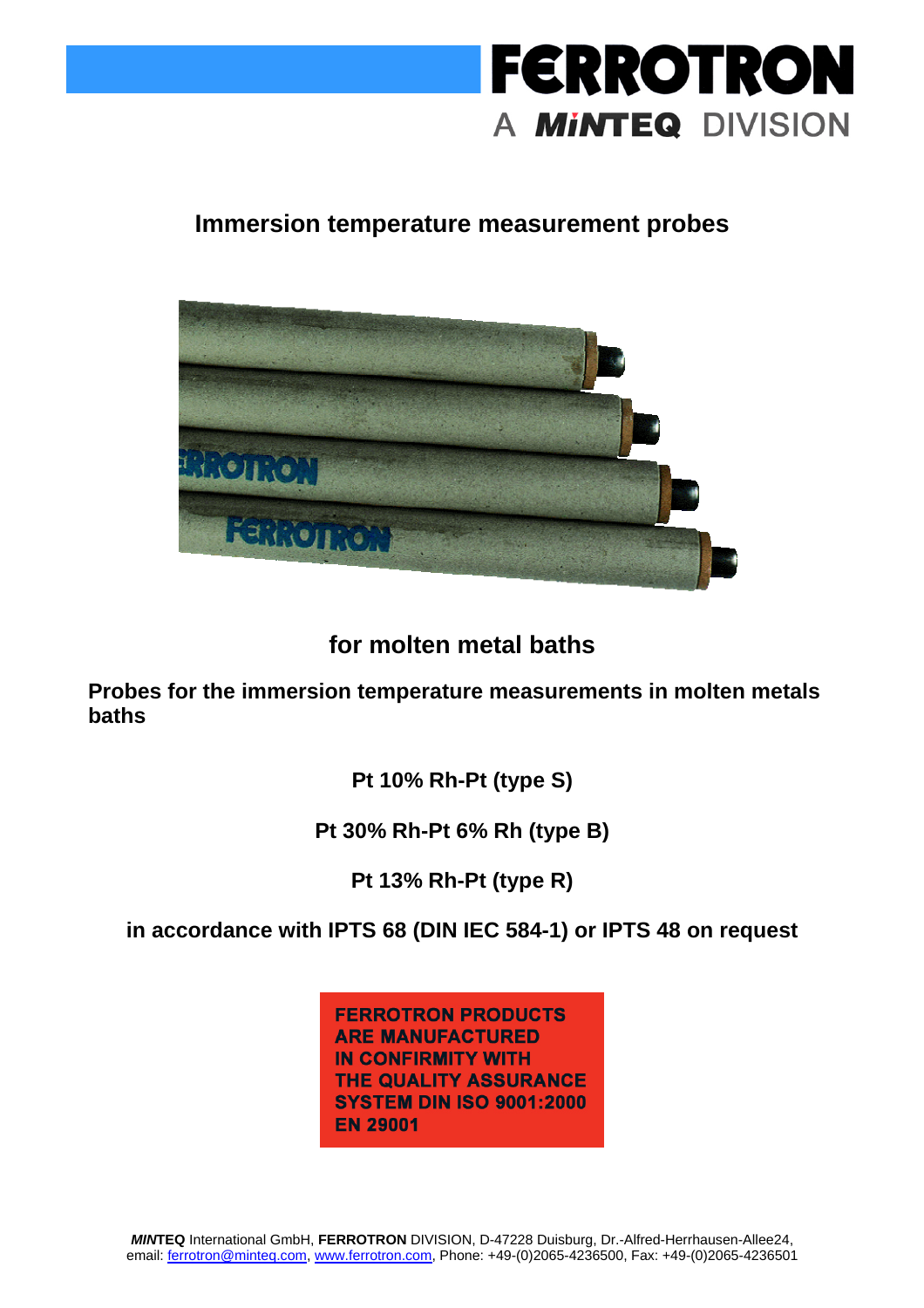# **FERROTRON** A MINTEQ DIVISION

## **Technical data**

| <b>Probe measurement</b><br>head | Electroceramic                                                                                                                                                                                                      |  |  |
|----------------------------------|---------------------------------------------------------------------------------------------------------------------------------------------------------------------------------------------------------------------|--|--|
| <b>Insulation</b>                | Special cement                                                                                                                                                                                                      |  |  |
| <b>Slag protection</b>           | Steel cap for temperatures $> 1520^{\circ}$ C<br>Aluminium cap for temperatures< 1520°C<br>Copper cap for copper melts                                                                                              |  |  |
| <b>Contact system</b>            | Standard coaxial contact<br>Lance diameter 16 mm                                                                                                                                                                    |  |  |
| <b>Cardboard tube</b>            | Parallel wounded, wall thickness 6 mm<br>Inner diameter 17,5 mm<br>Standard nominal lengths<br>600 mm<br>900 mm<br>1200 mm<br>1700 mm<br>other lengths on request                                                   |  |  |
| <b>Response time</b>             | 1 to 3 seconds                                                                                                                                                                                                      |  |  |
| <b>Reproducibility</b>           | ±1°C                                                                                                                                                                                                                |  |  |
| <b>Tolerance</b>                 | improved to class 1 DIN IEC 584-2                                                                                                                                                                                   |  |  |
| Order number                     | TTS / length / Pt slag protection cap                                                                                                                                                                               |  |  |
| <b>Non-splash protection</b>     | Technical data as per standard probes, specially placed AI-Si<br>fiber splash protection for movement deep in the molten bath<br>so that no splashes occur on the melt surface,<br>effective immersion depth 300 mm |  |  |
| <b>Order number</b>              | as for standard probes plus /SPR                                                                                                                                                                                    |  |  |